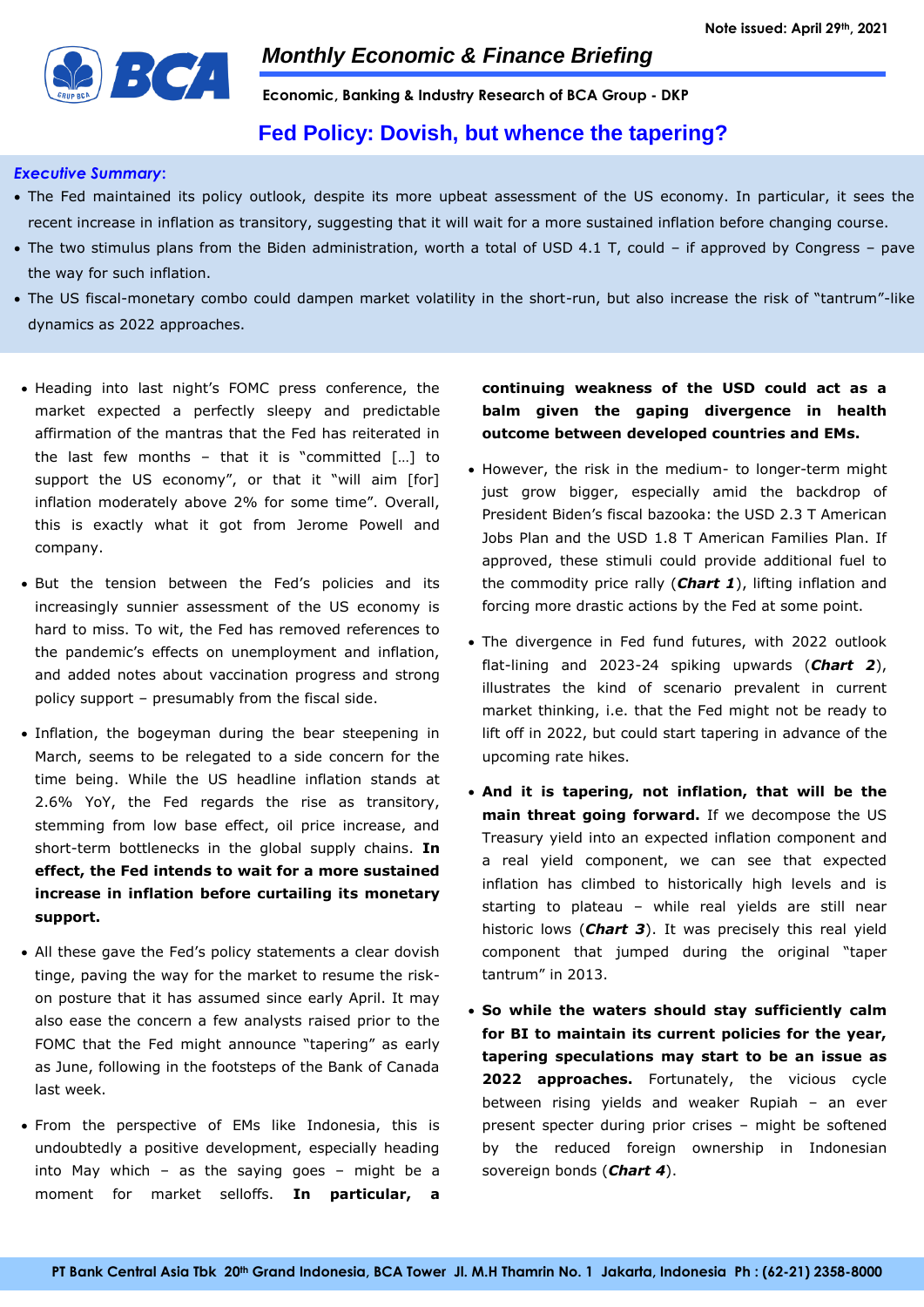

**Chart 2. Fed rate hike by 2023 is increasingly viewed as a sure thing by the market,** 



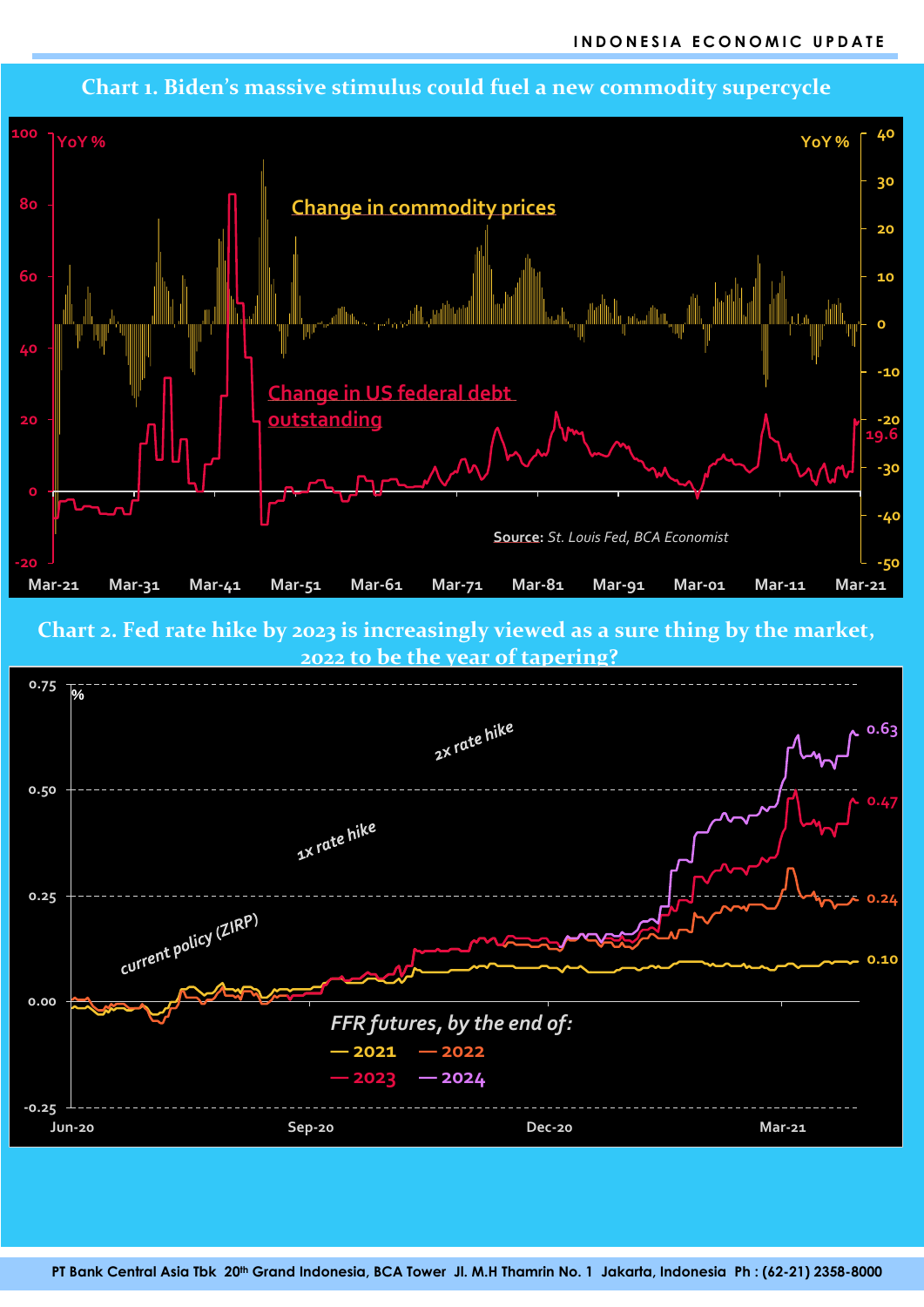



**Chart 4. The shift of sovereign bond ownership to domestic banks should reduce vulnerability to foreign outflows, at the cost of "crowding out"**

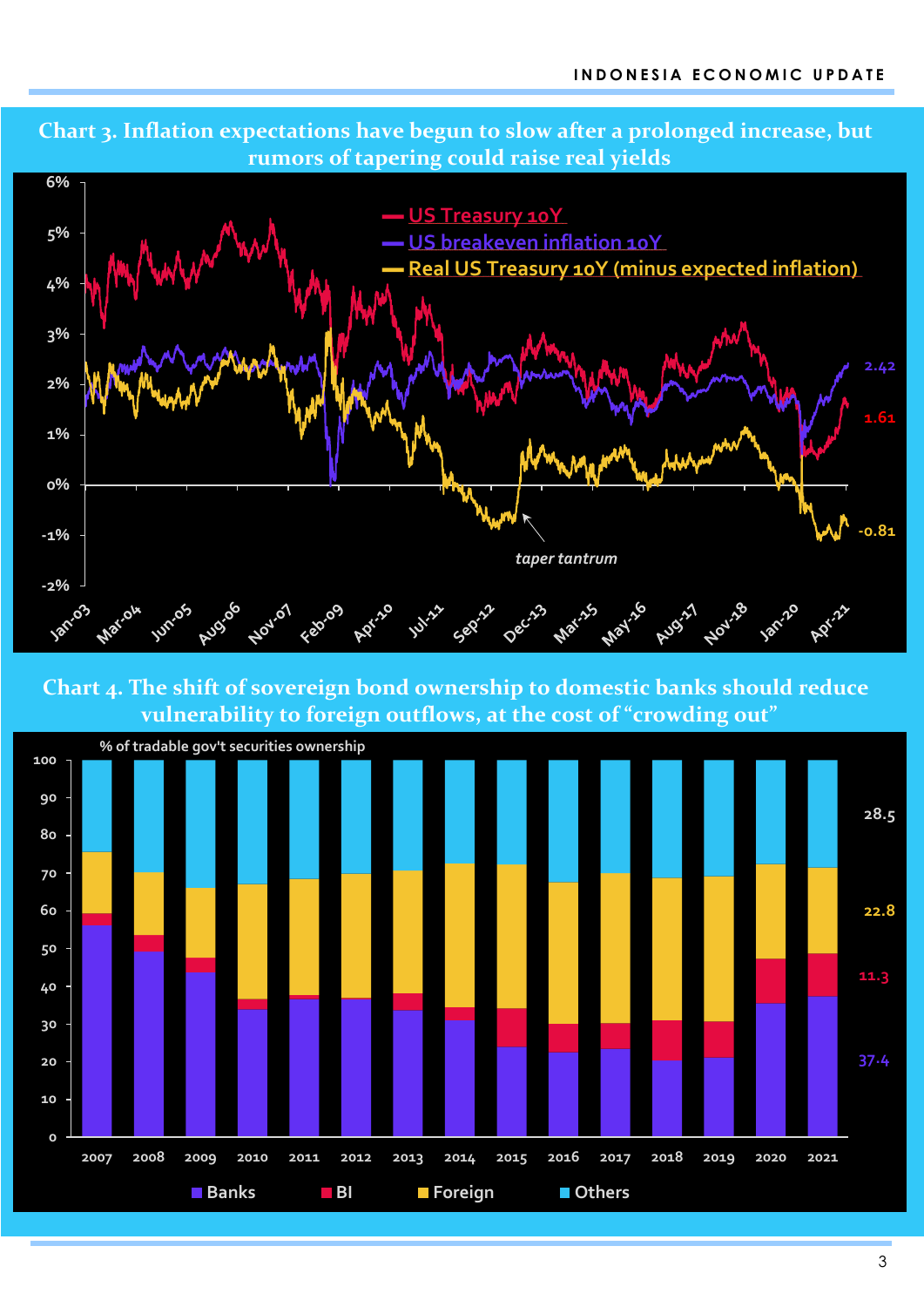# **Selected Recent Economic Indicators**

|                                        |             | Last<br><b>Change</b> | <b>Real Rate</b>            | <b>Trade &amp;</b>                 |              | $-1$ mth   | Chg<br>(%)  |  |  |  |
|----------------------------------------|-------------|-----------------------|-----------------------------|------------------------------------|--------------|------------|-------------|--|--|--|
| <b>Key Policy Rates</b>                | Rate $(% )$ |                       | (9/6)                       | <b>Commodities</b>                 | 28-Apr       |            |             |  |  |  |
| <b>US</b>                              | 0.25        | $Mar-20$              | $-2.35$<br>Baltic Dry Index |                                    | 2,957.0      | 2,178.0    | 35.8        |  |  |  |
| UK                                     | 0.10        | Mar-20                | $-0.60$                     | S&P GSCI Index                     | 504.9        | 474.0      | 6.5         |  |  |  |
| EU.                                    | 0.00        | $Mar-16$              | $-1.30$                     | Oil (Brent, \$/brl)                | 67.3         | 64.6       | 4.2         |  |  |  |
| Japan                                  | $-0.10$     | $Jan-16$              | 0.10                        | Coal (\$/MT)                       | 88.0         | 88.4       | $-0.5$      |  |  |  |
| China (lending)                        | 4.35        | $Oct-15$              | 3.95                        | Gas (\$/MMBtu)                     | 2.92         | 2.44       | 19.6        |  |  |  |
| Korea                                  | 0.50        | $May-20$              | $-1.00$                     | Gold (\$/oz.)                      | 1,781.7      | 1,732.5    | 2.8         |  |  |  |
| India                                  | 4.00        | $May-20$              | $-1.52$                     | Copper (\$/MT)                     | 9,880.3      | 8,967.0    | 10.2        |  |  |  |
| Indonesia                              | 3.50        | Feb-21                | 2.13                        | Nickel (\$/MT)                     | 17,410.0     | 16,342.3   | 6.5         |  |  |  |
|                                        |             | $-1$ mth              | <b>Chg</b>                  | CPO (\$/MT)                        | 1,081.1      | 968.8      | 11.6        |  |  |  |
| <b>Money Mkt Rates</b>                 | 28-Apr      |                       | (bps)                       | Rubber (\$/kg)                     | 1.65         | 1.69       | $-2.4$      |  |  |  |
| <b>SPN (1M)</b>                        | 1.73        | 2.11                  | $-37.7$                     | <b>External Sector</b>             | Mar          | <b>Feb</b> | Chg         |  |  |  |
| <b>SUN (10Y)</b>                       | 6.49        | 6.69                  | $-20.3$                     |                                    |              |            | (%)         |  |  |  |
| INDONIA (O/N, Rp)                      | 2.79        | 2.79                  | $-0.1$                      | Export (\$ bn)                     | 18.35        | 15.26      | 20.3        |  |  |  |
| JIBOR 1M (Rp)                          | 3.56        | 3.56                  | 0.3                         | Import (\$ bn)                     | 16.79        | 13.27      | 26.6        |  |  |  |
| <b>Bank Rates (Rp)</b>                 | Jan         | <b>Dec</b>            | Chg                         | Trade bal. (\$ bn)                 | 1.57         | 1.99       | $-21.3$     |  |  |  |
|                                        |             |                       | (bps)                       | Central bank reserves              | 137.1        | 138.8      | $-1.23$     |  |  |  |
| Lending (WC)                           | 9.27        | 9.21                  | 6.15                        | (\$bn)                             |              |            |             |  |  |  |
| Deposit 1M                             | 4.05        | 4.22                  | $-17.18$                    | <b>Prompt Indicators</b>           | Mar          | Feb        | Jan         |  |  |  |
| Savings                                | 0.84        | 0.86                  | $-2.39$                     |                                    |              |            |             |  |  |  |
| <b>Currency/USD</b>                    | 28-Apr      | $-1$ mth              | Chg (%)                     | Consumer confidence<br>index (CCI) | 93.4         | 85.8       | 84.9        |  |  |  |
| <b>UK Pound</b>                        | 0.718       | 0.725                 | 1.06                        | Car sales (%YoY)                   | 10.5         | $-38.2$    | $-34.2$     |  |  |  |
| Euro                                   | 0.825       | 0.848                 | 2.81                        |                                    |              |            |             |  |  |  |
| Japanese Yen                           | 108.6       | 109.6                 | 0.96                        | Motorcycle sales                   | $-7.2$       | $-30.8$    | $-14.7$     |  |  |  |
| Chinese RMB                            | 6.479       | 6.541                 | 0.96                        | (%YoY)                             |              |            |             |  |  |  |
| Indonesia Rupiah                       | 14,500      | 14,418                | $-0.57$                     | Cement sales (%YoY)                | 10.9         | 0.7        | $-5.9$      |  |  |  |
| <b>Capital Mkt</b>                     | 28-Apr      | $-1$ mth              | Chg (%)                     |                                    |              |            |             |  |  |  |
| JCI                                    | 5,974.5     | 6,195.6               | $-3.57$                     | <b>Manufacturing PMI</b>           | Apr          | Mar        | Chg         |  |  |  |
| DJIA                                   | 33,820.4    | 33,072.9              | 2.26                        |                                    |              |            | (bps)       |  |  |  |
| <b>FTSE</b>                            | 6,963.7     | 6,740.6               | 3.31                        | <b>USA</b>                         | N/A          | 64.7       | $\mathbf 0$ |  |  |  |
| Nikkei 225                             | 29,054.0    | 29,176.7              | $-0.42$<br>Eurozone         |                                    | 63.3<br>53.3 | 62.5       | 80          |  |  |  |
| <b>Hang Seng</b>                       | 29,071.3    | 28,336.4              |                             | 2.59<br>Japan                      |              | 52.7       | 60          |  |  |  |
| Foreign portfolio<br>Chg<br>Feb<br>Mar |             |                       | China                       | 50.6                               | 50.6         | 0          |             |  |  |  |
| ownership (Rp Tn)                      |             |                       | (Rp Tn)                     | Korea                              | 55.3         | 55.3       | $\pmb{0}$   |  |  |  |
| <b>Stock</b>                           | 1,878.6     | 1,930.8               | $-52.25$                    | Indonesia<br>53.2<br>53.2<br>0     |              |            |             |  |  |  |
| Govt. Bond                             | 951.4       | 971.4                 | $-20.00$                    |                                    |              |            |             |  |  |  |
| Corp. Bond                             | 28.9        | 28.4                  | 0.52                        |                                    |              |            |             |  |  |  |

Source: Bloomberg, BI, BPS

Notes:

\*Previous data

\*\*For change in currency: **Black** indicates appreciation against USD, **Red** indicates depreciation

\*\*\*For PMI, **> 50** indicates economic expansion, **< 50** indicates contraction